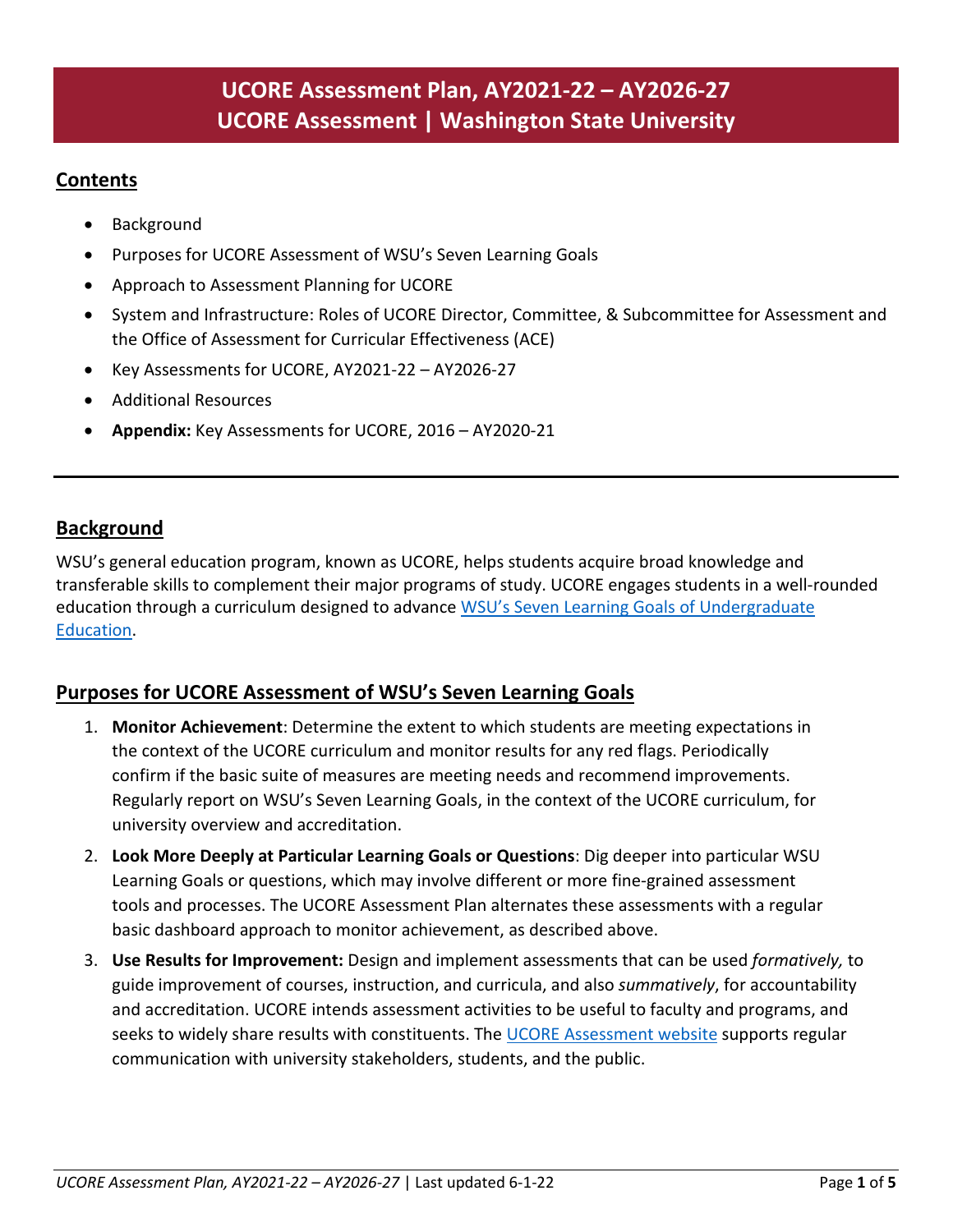# **Approach to Assessment Planning for UCORE**

- Collect meaningful assessment data on student learning on WSU's Seven Learning Goals of Undergraduate Education in the context of the UCORE curriculum — using a mix of direct measures, indirect measures, and other indicators — in order to recognize strengths and recommend improvements in programs, courses, curriculum, pedagogy, faculty development, policies or other decisions intended to support learning in general education courses and curriculum.
- Prioritize the value and role of faculty to assess student learning, as critical to effectively evaluate the performance of WSU students in context and in our curriculum, rather than relying on external standardized exams for direct measures of learning.
- Support and improve meaningful and sustainable assessment processes for general education curriculum, courses, instruction, and related services and support.

# **System and Infrastructure: Roles of UCORE Director, Committee, & Subcommittee for Assessment and the Office of Assessment for Curricular Effectiveness (ACE)**

#### **Director**

Provides guidance and oversight of the UCORE general education curriculum and related achievement of WSU's Seven Learning Goals. Regularly updates both UCORE Committee and Subcommittee for Assessment on assessment results and actions. Reports periodically to the Provost and university community on undergraduate student learning assessment results and the effectiveness of the UCORE curriculum.

#### **Committee**

In concert with the Director, this faculty committee regularly reviews results of UCORE assessment of student learning on WSU's Learning Goals of Undergraduate Education; monitors and recognizes achievement; and suggests uses of assessment results to inform or influence decisions intended to enhance undergraduate student learning achievement.

#### **Subcommittee for Assessment**

In concert with the Director and ACE, this faculty committee meets monthly during the regular academic year, convening in subgroups as necessary, to:

- Advise UCORE Director and ACE raise questions; give advice; notice gaps; inform concerns and decisions; and provide transparency – in ways that faculty reps are informed but not unnecessarily burdened.
- Respond to and confirm recommendations and actions from UCORE Director, from vantages as faculty & members of various departments, schools, colleges, with representative and unique perspectives, to ensure faculty and college leadership input on recommendations and actions.
- Serve as a working group for discrete assessment tasks (e.g., pilot measures, policies and practices, curriculum recommendations), before items go to the UCORE Committee for consideration, adoption, and/or implementation.

### **Office of Assessment for Curricular Effectiveness (ACE)**

In coordination with the UCORE Director, ACE staff provide leadership, expertise, and administrative support for UCORE assessment, including assessment planning, data collection, analysis and reporting; development of new assessment measures; assessment subcommittee and related scheduling & support; maintaining the SharePoint archive site and the UCORE Assessment website (see [ACE mission\)](https://ace.wsu.edu/about-us/what-we-do/).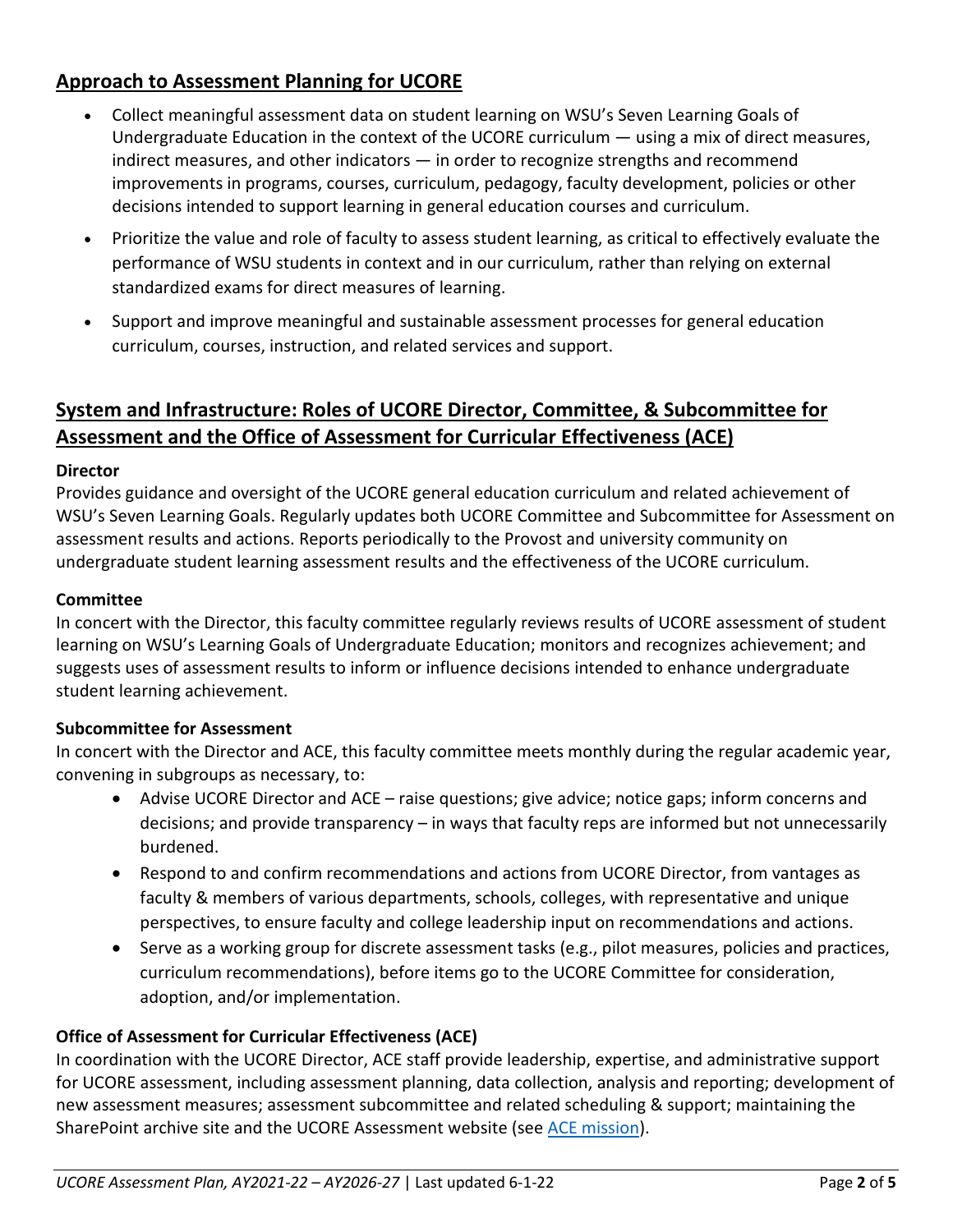#### **Key Assessments for UCORE, AY2021-22 – AY2026-27**

|                                                                                                                   | <b>Measures</b>                                                                                | AY21-22                                                                                           | AY22-23                                                                                                                                                                               | AY23-24                                                                                                       | AY24-25                                                                                                                                                                               | AY25-26                                                                                                       | AY26-27                                                                                                                                                                               |
|-------------------------------------------------------------------------------------------------------------------|------------------------------------------------------------------------------------------------|---------------------------------------------------------------------------------------------------|---------------------------------------------------------------------------------------------------------------------------------------------------------------------------------------|---------------------------------------------------------------------------------------------------------------|---------------------------------------------------------------------------------------------------------------------------------------------------------------------------------------|---------------------------------------------------------------------------------------------------------------|---------------------------------------------------------------------------------------------------------------------------------------------------------------------------------------|
| <b>SENIOR-LEVEL</b>                                                                                               | [CAPS] Assessment for UCORE<br>- Direct, UCORE-level                                           | <b>Crit &amp; Create Think</b><br><b>Written Comm</b><br>Oral Comm $^1$<br>Diversity <sup>1</sup> | <b>Integrative Learn</b><br><b>Info Literacy</b><br>Quant Reasoning <sup>1</sup><br>Scientific Literacy <sup>1</sup>                                                                  | <b>Crit &amp; Create Think</b><br><b>Written Comm</b><br>Non-Writ Comm <sup>1</sup><br>Diversity <sup>1</sup> | <b>Integrative Learn</b><br><b>Info Literacy</b><br>Quant Reasoning <sup>1</sup><br>Scientific Literacy <sup>1</sup>                                                                  | <b>Crit &amp; Create Think</b><br><b>Written Comm</b><br>Non-Writ Comm <sup>1</sup><br>Diversity <sup>1</sup> | <b>Integrative Learn</b><br><b>Info Literacy</b><br>Quant Reasoning <sup>1</sup><br>Scientific Literacy <sup>1</sup>                                                                  |
|                                                                                                                   | [CAPS] Supplemental Assessments<br>- Indirect, UCORE-level                                     | Enrollments;<br>% C-/D/F/W                                                                        | Enrollments;<br>% C-/D/F/W                                                                                                                                                            | Enrollments;<br>% C-/D/F/W                                                                                    | Enrollments;<br>% C-/D/F/W                                                                                                                                                            | Enrollments;<br>% C-/D/F/W                                                                                    | Enrollments;<br>% C-/D/F/W                                                                                                                                                            |
|                                                                                                                   | <b>National Survey of Student</b><br><b>Engagement (NSSE)</b><br>- Indirect, institution-level |                                                                                                   | <b>Crit &amp; Create Think</b><br><b>Quant Reasoning</b><br><b>Written Comm</b><br><b>Non-Writ Comm</b><br><b>Diversity</b><br><b>Integrative Learn</b><br>Info Literacy <sup>2</sup> |                                                                                                               | <b>Crit &amp; Create Think</b><br><b>Quant Reasoning</b><br><b>Written Comm</b><br><b>Non-Writ Comm</b><br><b>Diversity</b><br><b>Integrative Learn</b><br>Info Literacy <sup>2</sup> |                                                                                                               | <b>Crit &amp; Create Think</b><br><b>Quant Reasoning</b><br><b>Written Comm</b><br><b>Non-Writ Comm</b><br><b>Diversity</b><br><b>Integrative Learn</b><br>Info Literacy <sup>2</sup> |
| FIRST YEAR-LEVEL                                                                                                  | [ROOT] Assessment<br>- Direct, program-level                                                   | (in transition)                                                                                   | [ROOT] pilot                                                                                                                                                                          | <b>Written Comm</b><br><b>Info Literacy</b>                                                                   | <b>Critical Thinking</b><br><b>Diversity</b><br><b>Integrative Learn</b>                                                                                                              | <b>Written Comm</b><br><b>Info Literacy</b>                                                                   | <b>Critical Thinking</b><br><b>Diversity</b><br><b>Integrative Learn</b>                                                                                                              |
|                                                                                                                   | <b>National Survey of Student</b><br><b>Engagement (NSSE)</b><br>- Indirect, institution-level |                                                                                                   | <b>Crit &amp; Create Think</b><br><b>Quant Reasoning</b><br><b>Written Comm</b><br><b>Non-Writ Comm</b><br><b>Diversity</b><br><b>Integrative Learn</b><br>Info Literacy <sup>2</sup> |                                                                                                               | <b>Crit &amp; Create Think</b><br><b>Quant Reasoning</b><br><b>Written Comm</b><br><b>Non-Writ Comm</b><br><b>Diversity</b><br><b>Integrative Learn</b><br>Info Literacy <sup>2</sup> |                                                                                                               | <b>Crit &amp; Create Think</b><br><b>Quant Reasoning</b><br><b>Written Comm</b><br><b>Non-Writ Comm</b><br><b>Diversity</b><br><b>Integrative Learn</b><br>Info Literacy <sup>2</sup> |
| <b>Other "Dashboard" Assessments</b><br>(e.g., other UCORE designations,<br>% C-/D/F/W, enrollments)              |                                                                                                | [BSCI] [PSCI] pilot                                                                               | [BSCI] [PSCI] pilot                                                                                                                                                                   | Possible pilot                                                                                                | Possible pilot                                                                                                                                                                        | Possible pilot                                                                                                | Possible pilot                                                                                                                                                                        |
|                                                                                                                   |                                                                                                | Enrollments;<br>% C-/D/F/W                                                                        | Enrollments;<br>% C-/D/F/W                                                                                                                                                            | Enrollments;<br>% C-/D/F/W                                                                                    | Enrollments;<br>% C-/D/F/W                                                                                                                                                            | Enrollments;<br>% C-/D/F/W                                                                                    | Enrollments;<br>% C-/D/F/W                                                                                                                                                            |
| <b>Special Topics, as needed</b><br>(e.g., equity gaps, specific learning goal /<br>question, mid-level students) |                                                                                                | <b>Equity Gaps in</b><br><b>Course Grades</b>                                                     |                                                                                                                                                                                       | <b>Equity Gaps in</b><br><b>Course Grades</b>                                                                 |                                                                                                                                                                                       | <b>Equity Gaps in</b><br><b>Course Grades</b>                                                                 |                                                                                                                                                                                       |
| <b>UCORE ASSESSMENT SUMMARIES:</b>                                                                                |                                                                                                |                                                                                                   | <b>Biennial Summary</b><br>of Achievement                                                                                                                                             |                                                                                                               | <b>Biennial Summary</b><br>of Achievement                                                                                                                                             |                                                                                                               | <b>Biennial Summary</b><br>of Achievement                                                                                                                                             |

1 *Quantitative Reasoning, Scientific Literacy, Diversity, and Non-written Communication are optional in [CAPS] courses, depending on the student project, discipline, and course* 2 *NSSE questions mapped to Information Literacy are not part of the standard NSSE instrument and are only administered as part of certain optional topical modules*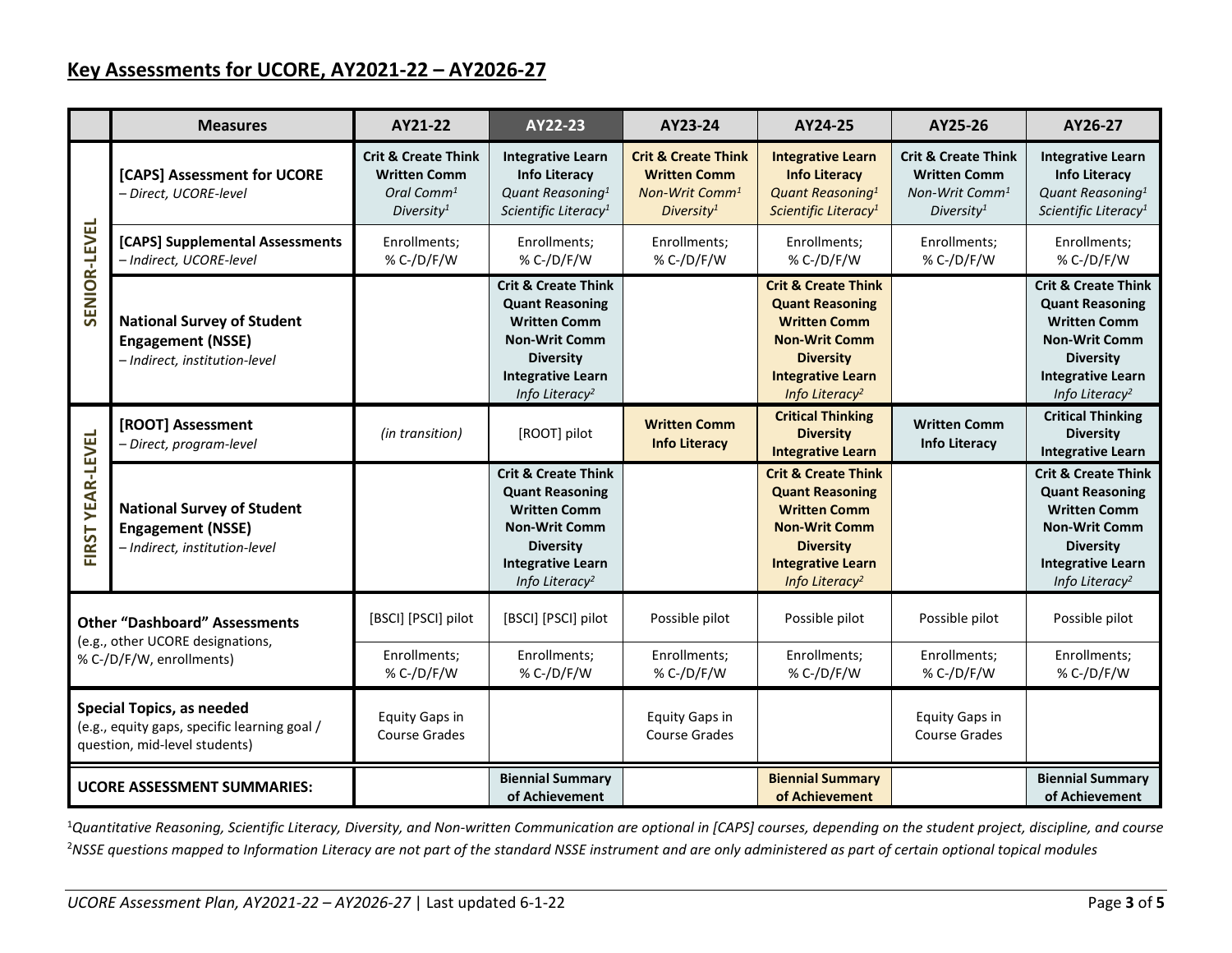# **Additional Resources**

- [WSU's Seven Learning Goals of Undergraduate Education](https://ucore.wsu.edu/assessment/learning-goals/)
- [Map of UCORE Requirement Areas as](https://ucore.wsu.edu/assessment/documents/2017/04/map_ucore-requirements-and-7-learning-goals.pdf/) they Advance WSU's Learning Goals
- [UCORE Assessment Summaries of Student Achievement](https://ucore.wsu.edu/assessment/ucore-assessment-summaries/)
- [UCORE Assessment website](https://ucore.wsu.edu/assessment/)
- [UCORE website](https://ucore.wsu.edu/)